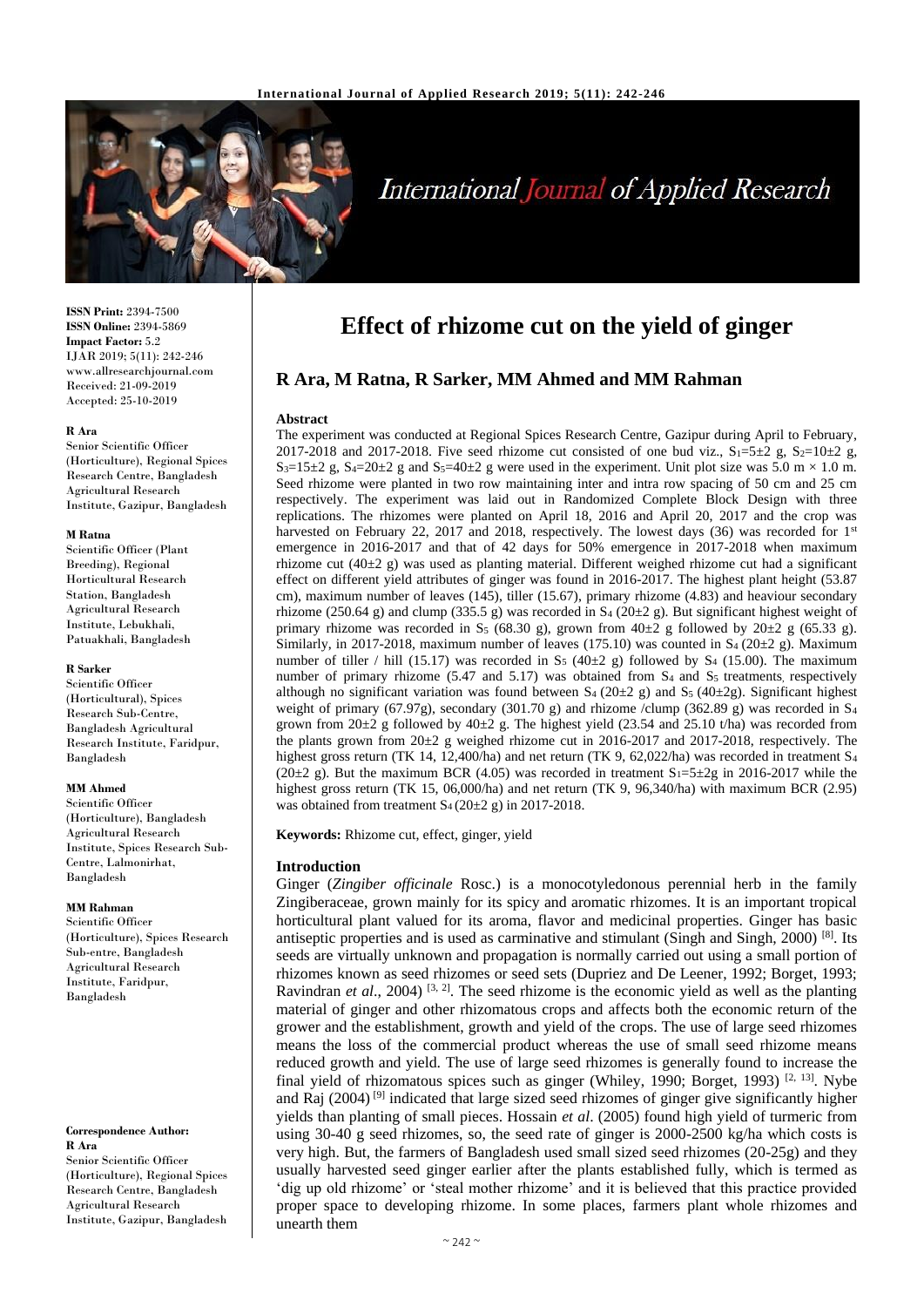when the crop reaches about 30 to 35 cm in height (Singh, 1982) [7]. The recovery is about 94 percent at three months after planting. This practice helps the farmers to recover 60 to 70 percent of the seed cost. Although the quality of rhizome is inferior, farmers get income during off season price advantage (Rahman *et al.,* 2009). A production technique in ginger by using single bud sprouts (small cutting) may be standardized to produce rhizome with reduced cost. So, an effort is taken using small cutting consists of one bud and reduction in seed rhizome quantity and eventually reduced cost on seeds.

## **Materials and Methods**

The experiment was conducted at Regional Spices Research Centre, Gazipur during April to February, 2017-2018 and 2017-2018. Five seed rhizome cut consisted of one bud viz.,  $S_1=5\pm 2$  g,  $S_2=10\pm 2$  g,  $S_3=15\pm 2$  g,  $S_4=20\pm 2$  g and  $S_5=40\pm 2$  g were used in the experiment. Unit plot size was  $5.0 \text{ m} \times 1.0$ m. Seed rhizome were planted in two row maintaining inter and intra row spacing of 50 cm and 25 cm respectively. The experiment was laid out in Randomized Complete Block Design with three replications. The rhizomes were planted on April 18, 2016 and April 20, 2017 and the crop was harvested on February 22, 2017 and 2018, respectively. The land was fertilized with cowdung -5 t/ha,  $N_{140}$ ,  $P_{54}$ ,  $K_{117}$ ,  $S_{20}$ and Zn<sup>3</sup> kg/ha. The entire quantity of cowdung, P, S, Zn and half of K were applied during land preparation. 50% of N was applied at 50 DAP. The rest K and N were applied with two equal splits at 80 and 110 DAP. To control soft rot disease of ginger, seed treatment was done with Ridomil Gold (2g/l of water). To control the same disease foliar application of Ridomil Gold were done three times at 10 days interval starting from 75 DAP. Weeding was done at 50, 80 and 120 days after planting. Data were recorded considering days to 50% emergence, plant height (cm), number of leaves and number of tillers/hill at 7 month, number of primary rhizome/ hill, weight of primary and secondary rhizome/hill, weight of clump (g) at harvesting time and yield (t/ha).The collected data were analyzed and mean values were adjusted by DMRT following MSTAT software.

#### **Results and Discussion**

Days to 1<sup>st</sup> and 50% emergence of ginger plants influenced by different weighed rhizome cut in 2016-2017 is shown in figure 1. Days to emergence increased with the decrease weighed rhizome cut. The lowest days (36) was recorded for  $1<sup>st</sup>$  emergence when maximum rhizome cut (40 $\pm$ 2 g) was used as planting material. The rhizome cut weighed  $5\pm 2$  g took the maximum days  $(45.25)$  for  $1<sup>st</sup>$  emergence. Similar trend was recorded for 50% emergence of ginger plants grown from different rhizome cut.



Fig 1: Days to 1<sup>st</sup> and 50% emergence influenced by different rhizome cut in 2016-2017  $S_1=5\pm 2$  g,  $S_2=10\pm 2$  g,  $S_3=15\pm 2$  g,  $S_4=20\pm 2$  g and  $S_5=40\pm 2$  g

In 2017-2018, days to 50% emergence of ginger plants influenced by different weighed rhizome cut is shown in figure 2. The lowest days (42) was recorded for 50% emergence when maximum rhizome cut  $(40\pm2)$  g) was used as planting material. The rhizome cut weighed  $5\pm 2$  g took the maximum days (60) for 50% emergence. In both year, the larger rhizome cut sprouted earlier and growth quickened in the seedling stage.



**Fig 2:** Days to 50% emergence of ginger using different rhizome cut as seed in 2017-2018

The yield contributing attributes of ginger affected by different rhizome cut are presented in Table 1 in 2016-2017.

All the yield contributing attributes showed significant variations except number of primary rhizome.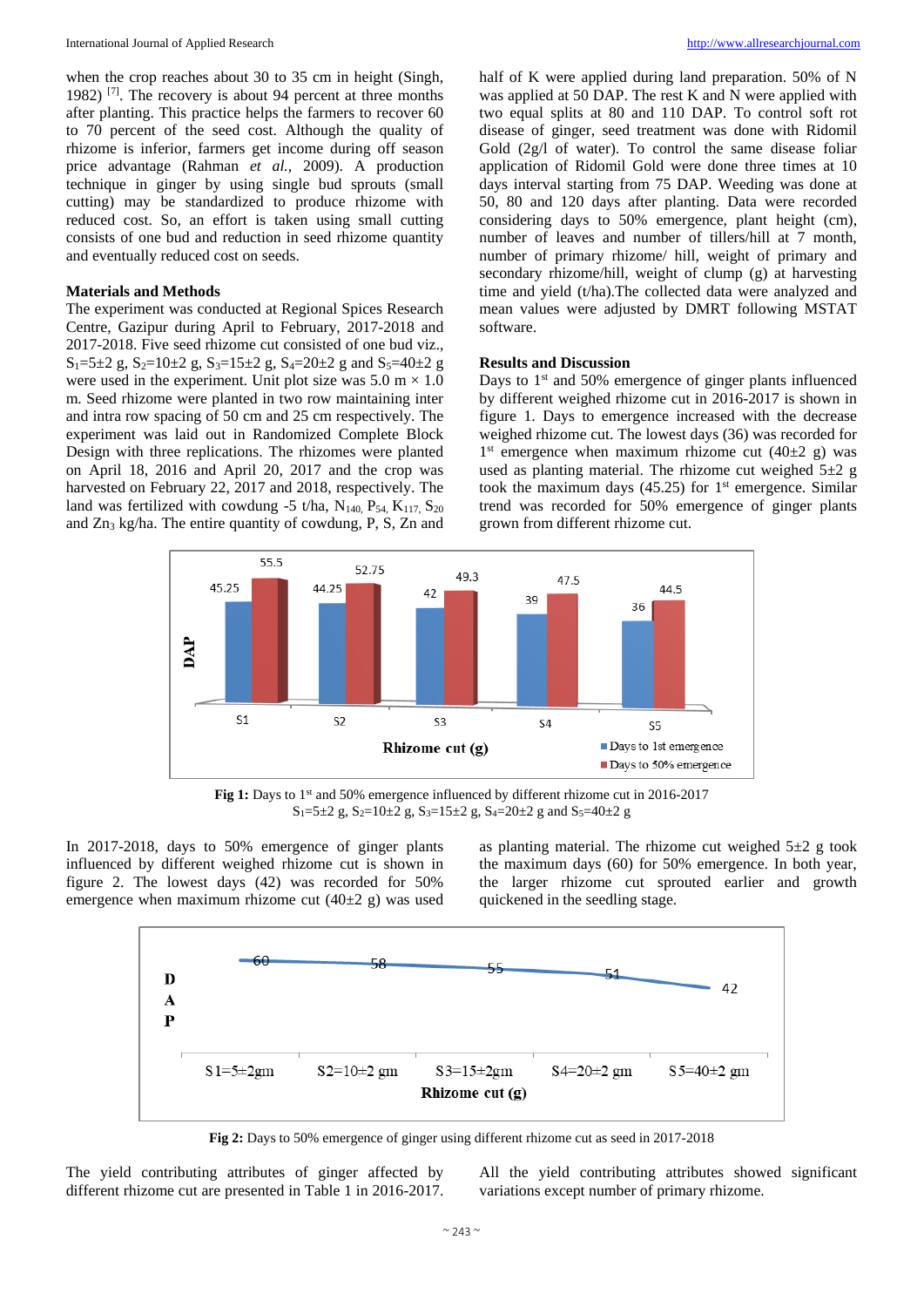| <b>Treatment</b>      | <b>Plant height</b> | No. of        | No. of            | No. of primary | Wt. of primary    | Wt. of secondary | Wt. of clump |
|-----------------------|---------------------|---------------|-------------------|----------------|-------------------|------------------|--------------|
|                       | (cm)                | <b>leaves</b> | tiller            | rhizome        | $r$ hizome $(gm)$ | Rhizome (gm)     | (gm)         |
| $S_1(5\pm 2 g)$       | 50.1bc              | 102.03d       | 11.75b            | 3.7            | 51.50c            | 211.58 d         | 260.79c      |
| $S_2(10\pm 2 g)$      | 51.48bc             | 107.70d       | 11.67b            | 4.13           | 58.68b            | 220.08 cd        | 287.60b      |
| $S_3(15\pm2 g)$       | 52.0b               | 17.77c        | 13.0 <sub>b</sub> | 4.33           | 61.33b            | 235.39 bc        | 312.07a      |
| $S_4(20\pm 2 g)$      | 53.87a              | 145.0a        | 15.67a            | 4.83           | 65.33ab           | 250.64a          | 335.50a      |
| $S_5(40\pm 2 g)$      | 53.03ab             | 133.33b       | 15.0a             | 4.62           | 68.30a            | 240.04a          | 322.50a      |
| Level of significance | $***$               | **            | $***$             | <b>NS</b>      | $*$               | $**$             | $**$         |
| $CV\%$                | 2.35                | 2.83          | 3.54              | 6.71           | 3.49              | 6.71             | 3.03         |

**Table 1:** Effect of rhizome cut on the different yield contributing attributes of ginger in 2016-2017

Different weighed rhizome cut had a significant effect on plant height of ginger. The highest plant height (53.87 cm) was attained in  $S_4$  (20 $\pm$ 2 g) followed by  $S_5$  (40 $\pm$ 2 g), 53.03 cm. Similarly, the influence of rhizome cut was observed significant on number of leaves. Maximum number of leaves (145) was counted in  $S_4$  (20 $\pm$ 2 g). Different weighed rhizome cut showed significant variation regarding number of tiller. Maximum number of tiller (15.67) was recorded in  $S_4$  (20 $\pm$ 2 g) though no significant variation was found between  $S_4$  (15.67) and  $S_5$  (15.0). Even, rest of all treatments  $(S_1, S_2 \text{ and } S_3)$  was found identical regarding tiller number (Table 1). The maximum number of primary rhizome (4.83) was obtained in  $S_4$  where  $20\pm 2$  g weighed rhizome cut used as seed although this attribute varied non significantly. But significant highest weight of primary rhizome was recorded in S<sub>5</sub> (68.30 g), grown from  $40\pm 2$  g the highest followed by  $20\pm 2$  g (65.33 g). Plants grown from  $S_4$  (20 $\pm$ 2 g), yielded the heaviour secondary (250.64 g) and rhizome / clump (335.5 g) followed by  $40\pm 2$  g (240.01 g) and 322.5 g, respectively) and the lowest rhizome / clump (260.79g) was recorded from  $5\pm 2$  g (S<sub>1</sub>) rhizome cut.

The yield contributing attributes of ginger affected by different rhizome cut are presented in Table 2 for 2017- 2018. All the yield contributing attributes showed significant variations.

**Table 2:** Effect of rhizome cut on the different yield contributing attributes of ginger in 2017-2018

| <b>Treatment</b> | Plant height | No. of leaves/   No. of tiller/ |                    | No. of primary     | Wt. of primary     | Wt. of secondary   | Wt. of clump |
|------------------|--------------|---------------------------------|--------------------|--------------------|--------------------|--------------------|--------------|
|                  | (cm)         | hill                            | hill               | rhizome/hill       | rhizome $(g)/hill$ | rhizome $(g)/hill$ | (g)          |
| $S_1$            | 55.13 d      | 109.33 e                        | 10.33 <sub>b</sub> | 3.47 c             | 48.79 d            | 148.92 d           | 189.39 d     |
| S <sub>2</sub>   | 58.03 c      | 125.73 d                        | 11.67 b            | 3.95 <sub>bc</sub> | 61.35 c            | 180.55c            | 237.58 c     |
| S <sub>3</sub>   | 59.97 bc     | 140.07c                         | 12.90 b            | $4.60$ abc         | 67.25 b            | 231.00 b           | 304.25 ab    |
| S <sub>4</sub>   | $62.07$ ab   | 175.10a                         | 15.00 a            | 5.47 a             | 67.97 a            | 301.70 a           | 362.89 a     |
| S <sub>5</sub>   | 64.20a       | 162.93 b                        | 15.17 a            | 5.17 ab            | 67.68 a            | 291.86 a           | 362.42 a     |
| Level of sig.    | $**$         | $**$                            | $***$              | $*$                | $**$               | $***$              | $**$         |
| $CV\%$           | 2.46         | 0.94                            | 4.05               | 14.66              | 1.63               | 3.81               | 5.73         |

 $S_1=5\pm 2$  g,  $S_2=10\pm 2$  g,  $S_3=15\pm 2$  g,  $S_4=20\pm 2$  g and  $S_5=40\pm 2$  g

Different weighed rhizome cut had a significant effect on plant height of ginger. The highest plant height (64.20 cm) was attained in S<sub>5</sub> (40 $\pm$ 2 g) followed by S<sub>4</sub> (20 $\pm$ 2 g), 62.07 cm. Maximum number of leaves (175.10) was counted in S<sup>4</sup>  $(20\pm2 \text{ g})$ . Different weighed rhizome cut showed significant variation regarding number of tiller/ hill. Maximum number of tiller / hill (15.17) was recorded in  $S_5$  (40 $\pm$ 2 g) followed by  $S_4$  (15.00). The maximum number of primary rhizome  $(5.47 \text{ and } 5.17)$  was obtained from  $S_4$  and  $S_5$  treatments, respectively although no significant variation was found between  $S_4$  (20 $\pm$ 2) and  $S_5$ (40 $\pm$ 2). Similarly, significant highest weight of primary rhizome was recorded in S<sup>4</sup> (67.97g), grown from  $20\pm 2$  g followed by  $40\pm 2$  g (67.68 g). Plants grown from  $S_4$  (20 $\pm$ 2 g), yielded the heaviour secondary rhizome (301.70 g) and rhizome / clump (362.89 g) followed by  $40\pm 2$  g (291.86 g and 362.42 g, respectively) and those of the lowest from  $S_1(5\pm 2 \text{ g})$ . Korla *et al.* (1989) [4], at Himachal Pradesh, reported that rhizome bits weighing 20 to 25 g gave the best results with regard to plant height, number of tillers, rhizome length and breadth, and yield.

Finally, figure 3 showed the yield (t/ha) using different rhizome cut in 2016-2017. The highest yield (23.54 t/ha) was recorded from the plants grown from 20±2 gm weighed rhizome cut followed by  $S_5$  (40 $\pm$ 2 gm).



**Fig 3:** Yield (t/ha) using different rhizome cut in 2016-2017  $S_1=5\pm 2$  g,  $S_2=10\pm 2$  g,  $S_3=15\pm 2$  g,  $S_4=20\pm 2$  g and  $S_5=40\pm 2$  g

Similarly, figure 4 showed the yield (t/ha) using different rhizome cut in 2017-2018. The highest yield (25.10 t/ha) was recorded from the plants grown from  $20\pm 2$  g weighed rhizome cut followed by 24.80 t/ha in  $S_5$  (40 $\pm$ 2 g).



**Fig 4:** Yield (t/ha) using different rhizome cut in 2017-2018  $S_1=5\pm 2$  g,  $S_2=10\pm 2$  g,  $S_3=15\pm 2$  g,  $S_4=20\pm 2$  g and  $S_5=40\pm 2$  g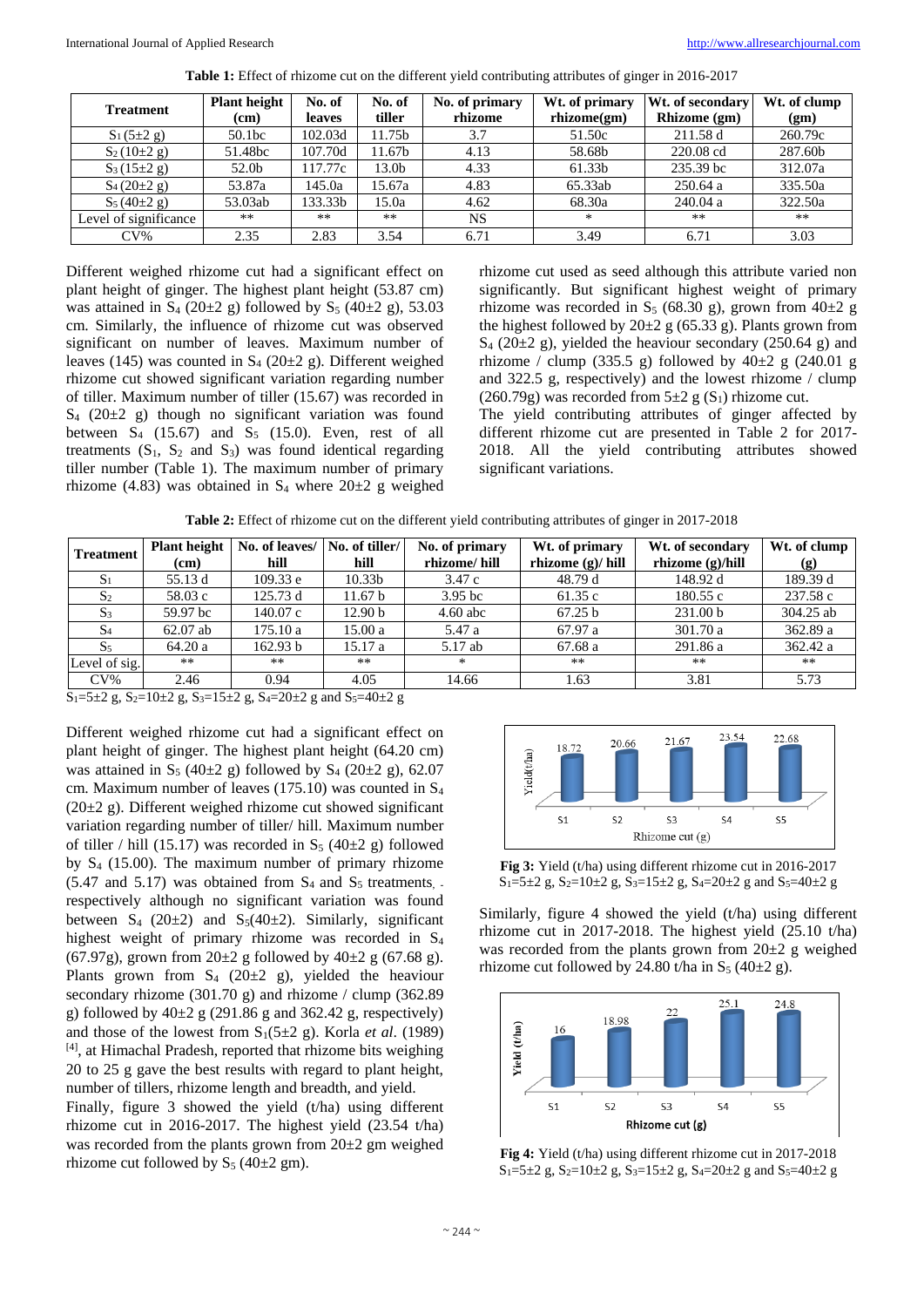The price of different rhizome cut used as seed materials in both studied years (2016-2017 and 2017-2018) is arranged in Table 3. It indicated the price is increased with the increase of seed size. The lowest cost was obtained when only 5-7 g (5±2) seed was used The highest seed cost per hectare was calculated (TK 4,80,000) in case of using  $40\pm2$ g weighed rhizome cut followed by  $20\pm 2$  g (TK 2,40,000) per hectare.

#### **Economic analysis**

| <b>Table 3:</b> Requirement and price of different rhizome cut used as seed materials |  |  |
|---------------------------------------------------------------------------------------|--|--|
|---------------------------------------------------------------------------------------|--|--|

| Seed rhizome (Rhizome cut) | Seed requirement (kg/ha) | Seed Price (Tk /ha) |
|----------------------------|--------------------------|---------------------|
| $S_1 = 5 \pm 2g$           | 400                      | 60,000/             |
| $S_2 = 5 \pm 2g$           | 800                      | $1.20,000/-$        |
| $S_3 = 5 \pm 2g$           | 1200                     | $1,80,000/-$        |
| $S_4 = 5 \pm 2g$           | 1600                     | $2,40,000/$ -       |
| $S_5=5\pm 2g$              | 3200                     | 4.80,000/           |

Economic analysis of ginger cultivation during 2016-2017 shown in Table 4. The highest gross return (TK 14, 12,400/ha) and net return (TK 9, 62,022/ha) was recorded in

treatment  $S_4=20\pm2$  g. But the maximum BCR (4.05) was recorded in treatment  $S_1 = 5 \pm 2g$ .

**Table 4:** Economic performances of different Rhizome cut used as seed rhizome (2016-2017)

| <b>Treatment</b>   | Rhizome vield (t/ha) | Gross return (Tk/ha) | Total cultivation cost (Tk/ha) | Net return | <b>Benefit cost ratio (BCR)</b> |
|--------------------|----------------------|----------------------|--------------------------------|------------|---------------------------------|
| $S_1 = 5 \pm 2g$   | 18.72                | 10.93.200            | 2.69.898                       | 8.23.302   | 4.05                            |
| $S_2=10\pm 2$ g    | 20.66                | 12,39,600            | 3.30.058                       | 9.09.542   | 3.76                            |
| $S_3 = 15 \pm 2g$  | 21.67                | 13,00,200            | 3.90.218                       | 9.09.982   | 3.33                            |
| $S_4 = 20 \pm 2$ g | 23.54                | 14.12.400            | 4.50.378                       | 9.62.022   | 3.13                            |
| $S_5 = 40 \pm 2$ g | 22.68                | 13.60.800            | 6.91.018                       | 6.69.782   | 1.97                            |

**Table 5:** Economic performances of different Rhizome cut used as seed rhizome (2017-2018)

| <b>Treatment</b>   | Rhizome vield (t/ha) | Gross return (Tk/ha) | Total cultivation cost (Tk/ha) | Net return | <b>Benefit cost ratio (BCR)</b> |
|--------------------|----------------------|----------------------|--------------------------------|------------|---------------------------------|
| $S_1 = 5 \pm 2g$   | 16.00                | 9.60.000             | 3.29.660                       | 6,30,340   | 2.91                            |
| $S_2=10\pm 2$ g    | 18.98                | 11.38.800            | 3.89.660                       | 7.49.140   | 2.92                            |
| $S_3 = 15 \pm 2g$  | 22.0                 | 13.20.000            | 4.49.660                       | 8.70.140   | 2.93                            |
| $S_4 = 20 \pm 2$ g | 25.10                | 15,06,000            | 5.09.660                       | 9,96,340   | 2.95                            |
| $S_5 = 40 \pm 2$ g | 24.80                | 14.88.000            | 7.49.660                       | 7,38,340   | 1.98                            |

Rhizome seed price: TK150/Kg, Urea: TK 16/Kg, TSP:TK  $22$ /Kg, MOP:TK 15/Kg, Gypsum: TK 11/Kg,ZnSO4 : TK 120/kg, Boron: TK 220/Kg; Cowdung :TK 5/Kg, ;Human laour: TK 450/man/day; Ripcord: Tk 180/100 ml, Ridomil: TK 115/100g, Furadan: Tk 16/Kg, Autostin: TK120/100gm, Irrigation: TK 5.00/dec.; Rhizome seed sale price: TK 60/Kg

The highest gross return (TK 15, 06,000/ha) and net return (TK 9, 96,340/ha) with maximum BCR (2.95) was obtained from in treatment 20±2 g in 2017-2018. The cost-benefit analysis indicated that the use of minisetts, weighing 10 g, is more profitable (Nizam and Jayachandran, 2001)<sup>[5]</sup>.

In early flourishing growth stage, ginger plants focus on growth of aerial shoots. During this period, many tiller arises, leaf area increases rapidly, root grows continuously,

some fleshy roots are also produced. Rhizome branches producing finger, but their growth are slow. The fresh rhizome has already formed, old rhizome shrinks and slowly die-off (Arya, 2008). Farmers usually harvested old rhizome in the month of August- September. After mid September, the growth emphasis is shifted to the rhizome. Root becomes stabilized, tillering speed decreases and leaf area reaches about to steady state. Photosynthesis produced by leaves are mainly transported and deposited in rhizomes. In this rhizome expanding stage or active growing stage, the growing speed of plants grown from  $20\pm 2$  gm weighed rhizome may quickened and vigor exceeded compare to plants grown from 40±2 gm weighed rhizome but insignificant in most attributes. A similar finding is also reported by *Xizhen et al.,* 2016.

| <b>Table 6:</b> Weight of seed rhizome and New rhizome uprooted at two months interval influenced by different rhizome cut (2016-2017) |  |  |
|----------------------------------------------------------------------------------------------------------------------------------------|--|--|
|                                                                                                                                        |  |  |

|                              | <b>Months</b>               |               |                             |            |                 |                                           |                 |               |  |  |
|------------------------------|-----------------------------|---------------|-----------------------------|------------|-----------------|-------------------------------------------|-----------------|---------------|--|--|
|                              | <b>August</b>               |               | October                     |            | <b>December</b> |                                           | <b>February</b> |               |  |  |
| Rhizome cut (g) Seed rhizome |                             | <b>New</b>    | <b>Seed rhizomel</b>        | <b>New</b> | <b>Seed</b>     | <b>New</b>                                | <b>Seed</b>     | <b>New</b>    |  |  |
|                              | $\left( \mathbf{g} \right)$ | Rhizome $(g)$ | $\left( \mathbf{g} \right)$ |            |                 | Rhizome $(g)$ rhizome $(g)$ Rhizome $(g)$ | rhizome $(g)$   | Rhizome $(g)$ |  |  |
| $S_1 = 5 \pm 2g$             | 3.9                         | 25.5          | 3.0                         | 48.5       | 2.1             | 160                                       |                 | 220           |  |  |
| $S_2=10\pm 2$ g              | 9.5                         | 32            | 9.0                         | 74         | 5.8             | 198.30                                    | 4.0             | 290           |  |  |
| $S_3 = 15 \pm 2g$            | 14.5                        | 48            | 14.0                        | 89.3       | 12.5            | 213.5                                     | 8.0             | 300           |  |  |
| $S_4 = 20 \pm 2g$            | 19.55                       | 52.3          | 19.00                       | 105        | 15.0            | 300.8                                     | 12.0            | 410           |  |  |
| $S_5 = 40 \pm 2g$            | 39.00                       | 55.8          | 37.5                        | 92.5       | 32.3            | 286.0                                     | 25              | 368.5         |  |  |

An observational trial was carried out with different weighed rhizome cut  $(5\pm 2, 10\pm 2, 15\pm 2, 20\pm 2, 40\pm 2, g)$ , one representative plant was uprooted at two months interval and rhizome weight was taken along with seed rhizome in 2016 -2017 (Table 6). The rhizome weight increased with the increase of time and the heavier rhizome